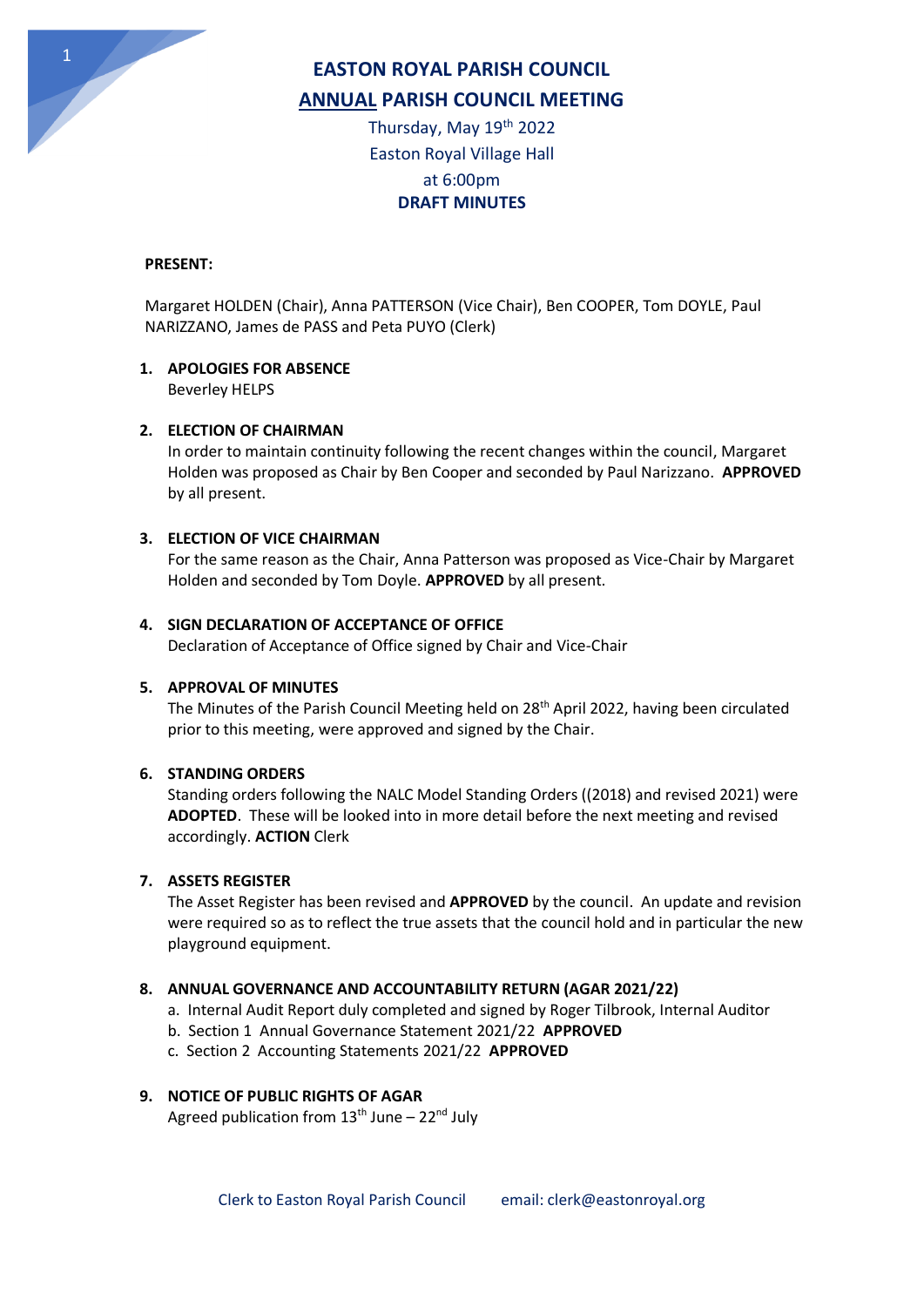

# **EASTON ROYAL PARISH COUNCIL ANNUAL PARISH COUNCIL MEETING**

Thursday, May 19th 2022 Easton Royal Village Hall at 6:00pm **DRAFT MINUTES**

### **10. TREE MAINTENANCE ON THE REC**

Ben Cooper and Rob Mead (tree surgeon) carried out an informal inspection of the trees on the Rec.. No immediate threat was reported however the tree that split during the storm was deemed sufficiently damaged as to require being felled completely. It was agreed that three quotes would be obtained for this work which should cost around £1000. **ACTION CLERK**

Further works were reported by Rob Mead that would require work and it was agreed that this could be done over the next two or three years. BC suggested that £1000 should be included in the budget for tree maintenance for the next three years and to be be revised following that term. **APPROVED** by the council.

### **11. ROAD SIGNS AROUND THE VILLAGE**

Tom Doyle reported that he has looked at all of the signs in the village. He feels that some of these need either replacing, repairing or cleaning. A list of these signs is to be made and reported to Matt Perrott (Wiltshire Council Area Highways Engineer). **ACTION TD** It was noted that bridleway signs are the remit of Steven Leonard.

- **12. PLANNING** see below
- **13. FINANCE**  see below
- **14. ANY OTHER BUSINESS**  Nothing to report

### **15. DATE OF NEXT MEETINGS**

**Thursday 14th July 2022** Parish Council Meeting (7pm) **Thursday 8th September 2022** Parish Council Meeting (7pm) **Thursday 17th November 2022** Parish Council Meeting (7pm)

Meeting closed at 18:45pm